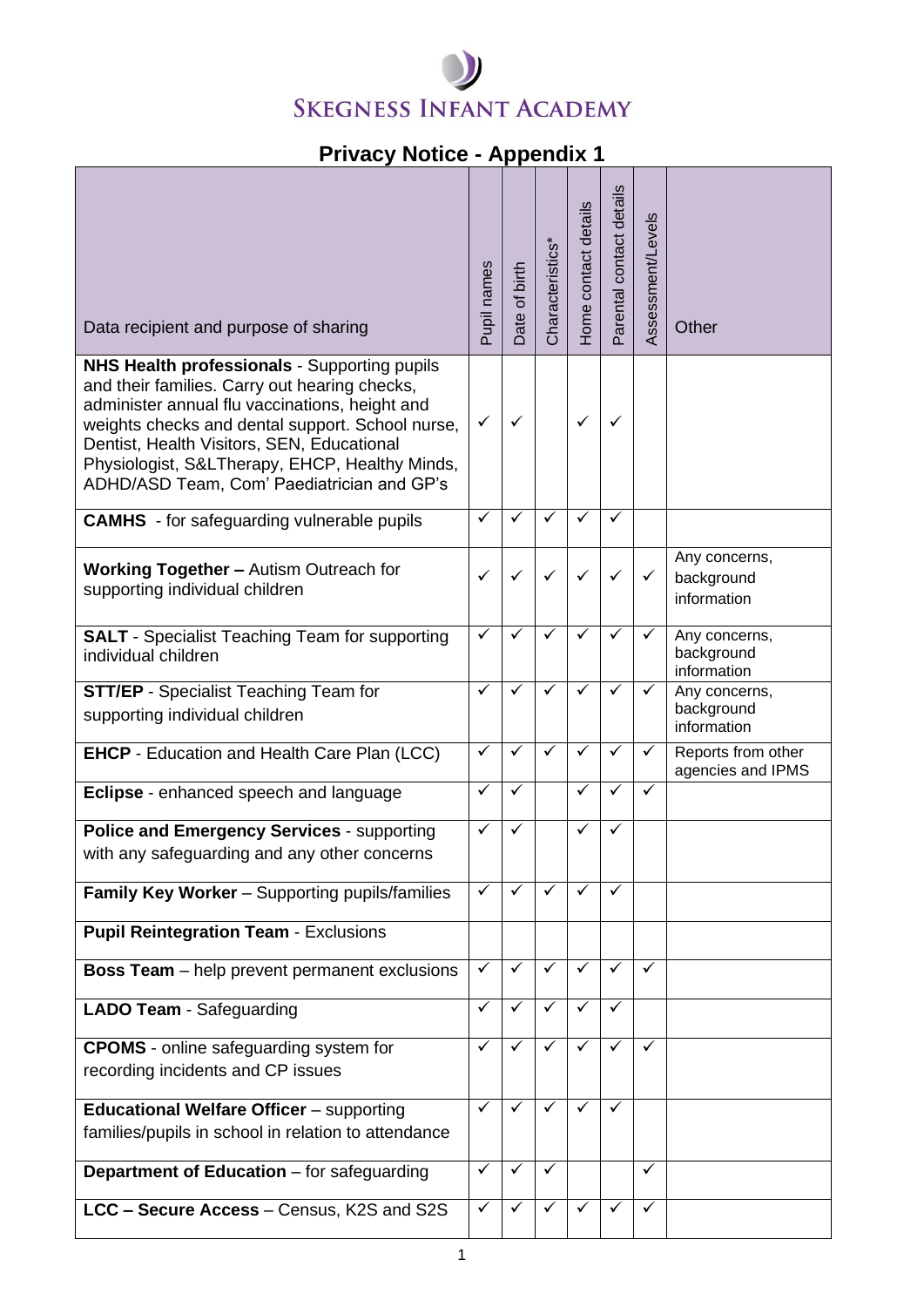| Data recipient and purpose of sharing                                                                                                                                                                                                         | Pupil names  | Date of birth | Characteristics <sup>*</sup> | Home contact details | Parental contact details | Assessment/Levels |                                                                       |
|-----------------------------------------------------------------------------------------------------------------------------------------------------------------------------------------------------------------------------------------------|--------------|---------------|------------------------------|----------------------|--------------------------|-------------------|-----------------------------------------------------------------------|
| <b>SIMS (School Business Solutions)</b> - Pupil<br>database                                                                                                                                                                                   | ✓            |               |                              | ✓                    | ✓                        | ✓                 | Medical/SEND/dietar<br>y/<br>funding details/<br>class/school history |
| Tapestry online learning journey for EYFS,<br>includes photo and video observations                                                                                                                                                           | ✓            | $\checkmark$  | ✓                            |                      | $\checkmark$             | ✓                 |                                                                       |
| <b>Lincolnshire County Council Education</b><br><b>Department - for the purpose of checking</b><br>entitlements, funding, notifying pupil roll<br>changes/new admissions, arranging transport<br>and professional family support and meetings | $\checkmark$ | ✓             | ✓                            | ✓                    | ✓                        |                   |                                                                       |
| Early Years Team - to provide information for<br>funding purposes                                                                                                                                                                             | $\checkmark$ |               |                              | ✓                    | ✓                        |                   |                                                                       |
| Evolve for preparation of risk assessments for<br>offsite visits and trips                                                                                                                                                                    | $\checkmark$ |               |                              |                      |                          |                   | Class group                                                           |
| Reading Eggs for the purpose of accessing<br>online books for independent learning/reading<br>development/homework/show progress                                                                                                              | ✓            |               |                              |                      |                          |                   | Class group                                                           |
| <b>PIXL</b> an online assessment tool to record pupil<br>assessment                                                                                                                                                                           | $\checkmark$ | $\checkmark$  | ✓                            |                      |                          | ✓                 | Class group                                                           |
| Class Dojo a behaviour system used to<br>encourage positive rewards                                                                                                                                                                           | $\checkmark$ |               |                              |                      |                          |                   |                                                                       |
| <b>Phonics Screening DfE</b> - Year 1 Assessments                                                                                                                                                                                             | $\checkmark$ | $\checkmark$  | $\checkmark$                 |                      |                          | ✓                 |                                                                       |
| <b>SATA Data LCC</b> - Year 2 Assessments                                                                                                                                                                                                     | $\checkmark$ | ✓             | $\checkmark$                 |                      |                          | ✓                 |                                                                       |
| <b>Perspective Lite - assessments and data</b>                                                                                                                                                                                                |              |               |                              |                      |                          |                   |                                                                       |
| <b>Classroom Monitor</b> – pupil tracking and<br>assessment tool                                                                                                                                                                              | ✓            | $\checkmark$  | ✓                            |                      |                          | ✓                 |                                                                       |
| FFT Aspire for improving pupil test results                                                                                                                                                                                                   | $\checkmark$ | ✓             |                              |                      |                          | ✓                 |                                                                       |
| E-Cadets online teaching resource which<br>teachers access for internet safety. Photos of<br>children's work and them working on activities are<br>shared with the E-Cadet team to gain<br>accreditation.                                     | ✓            |               |                              |                      |                          |                   | Photographs                                                           |
| <b>Lincolnshire County Council - FSM &amp; PP</b><br>information                                                                                                                                                                              | $\checkmark$ | ✓             | ✓                            |                      |                          |                   |                                                                       |
| <b>E4education</b> $-$ for the use of our website                                                                                                                                                                                             | ✓            |               |                              |                      |                          |                   |                                                                       |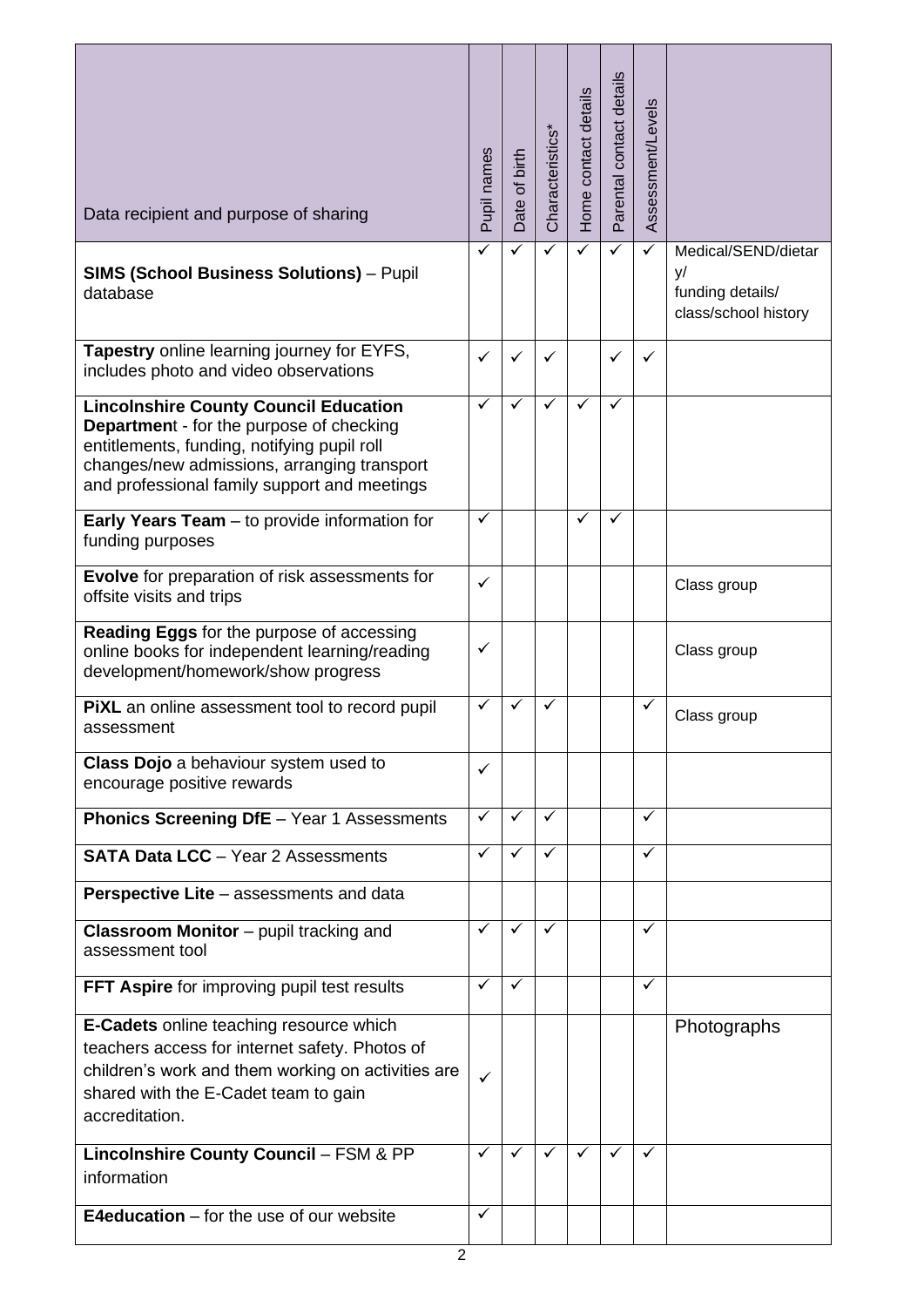| Data recipient and purpose of sharing                                                      | Pupil names             | Date of birth | Characteristics* | Home contact details | Parental contact details | Assessment/Levels |                                                |
|--------------------------------------------------------------------------------------------|-------------------------|---------------|------------------|----------------------|--------------------------|-------------------|------------------------------------------------|
| <b>Reading Eggs</b> – for the purpose of providing<br>additional learning material         | $\checkmark$            |               |                  |                      |                          |                   |                                                |
| ePEP System (Virtual School) - for the<br>safeguarding of vulnerable pupils                | ✓                       | ✓             | ✓                | ✓                    | ✓                        | ✓                 |                                                |
| <b>IT Service Desk</b> – pupils login details for IT                                       | ✓                       |               |                  |                      |                          |                   |                                                |
| <b>Parent Pay</b> – payment system for trips etc                                           | $\checkmark$            |               |                  |                      | $\checkmark$             |                   |                                                |
| Pobble Online writing show case for pupils to<br>become published authors.                 | $\overline{\checkmark}$ | $\checkmark$  |                  |                      |                          |                   | Parents email<br>address                       |
| Groupcall Messenger - to facilitate effective<br>communication                             | $\checkmark$            | $\checkmark$  |                  | ✓                    | ✓                        |                   |                                                |
| Wrates Scholastic Ltd for providing class and<br>individual pupil photographs              | $\checkmark$            |               |                  |                      |                          |                   |                                                |
| JB Sports Coaching for the purpose of school<br>sports clubs, swimming and competitions    | ✓                       |               |                  |                      |                          |                   |                                                |
| <b>Coolmilk</b> for the provision of fresh milk to pupils                                  | $\checkmark$            | ✓             | $\checkmark$     |                      |                          |                   | Class group                                    |
| <b>Twitter</b> sharing achievements about Academy                                          |                         |               |                  |                      |                          |                   | Images of pupils<br>(with consent<br>obtained) |
| Junior Librarian tracking pupils' reading books                                            | ✓                       |               |                  |                      |                          |                   | Class group                                    |
| <b>Twitter</b> $-$ for communication purposes                                              |                         |               |                  |                      |                          |                   | Photographs                                    |
| Taxi firms transport of children to and from the<br>Academy                                | ✓                       |               |                  | ✓                    |                          |                   |                                                |
| Skegness Academy - efficient running of our<br>school meals                                | ✓                       |               |                  |                      |                          |                   | Dietary requirements                           |
| <b>Southview Swimming Pool - for the</b><br>safeguarding of pupils during swimming lessons | $\checkmark$            |               |                  |                      |                          |                   |                                                |
| <b>Skegness Children's Centre - for the</b><br>safeguarding of vulnerable pupils           | ✓                       |               |                  |                      |                          |                   |                                                |
| <b>Skegness Standard Newspaper</b> - local<br>newspaper                                    |                         |               |                  |                      |                          |                   | Images of pupils<br>(with consent<br>obtained) |
| Skegness Target Newspaper - local newspaper                                                |                         |               |                  |                      |                          |                   | Images of pupils (with<br>consent obtained)    |
| <b>Insight Data Tracking Programme - pupil</b>                                             | $\checkmark$            | ✓             | ✓                |                      |                          |                   | Unique Pupil Number<br>(UPN), preferred first  |